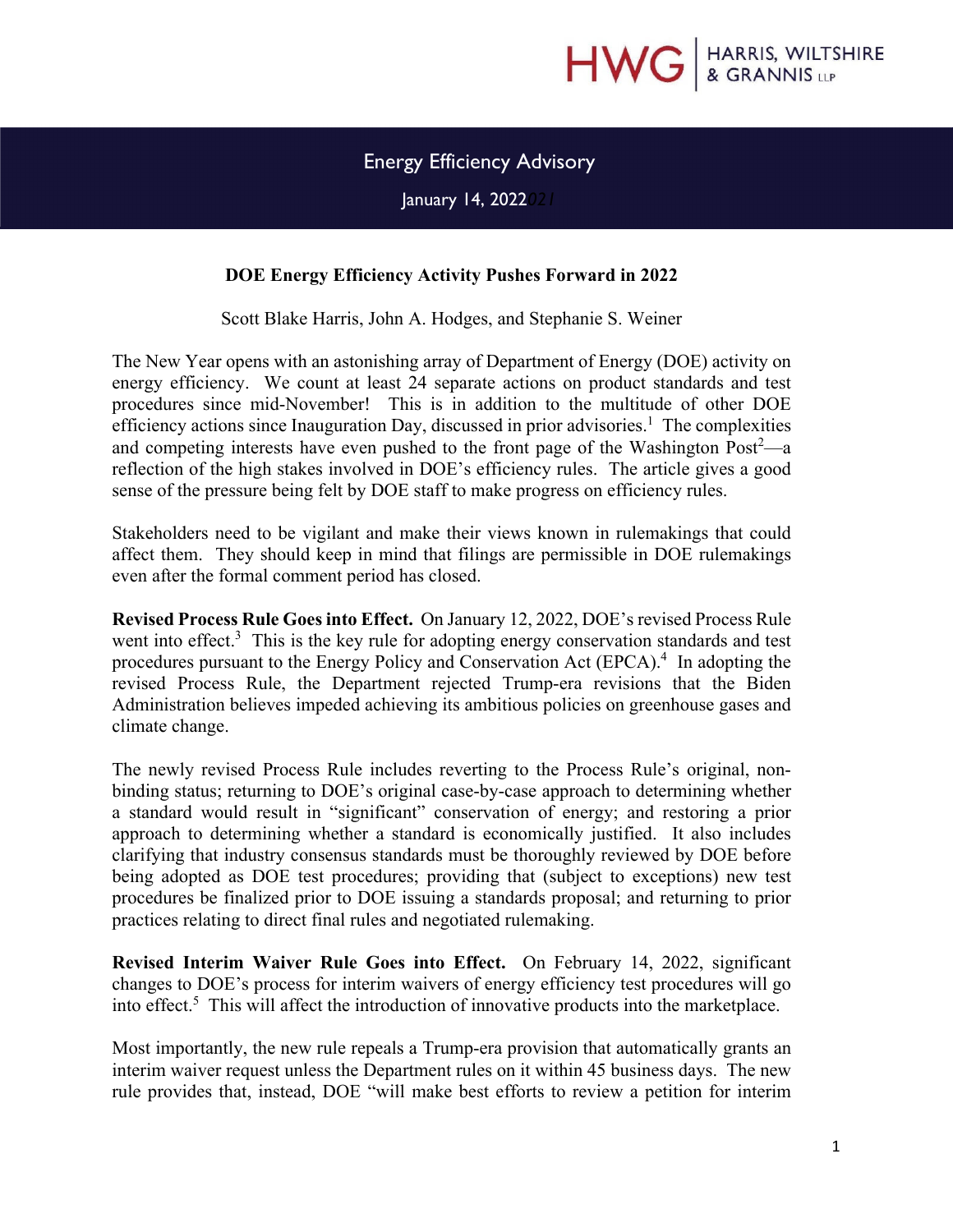waiver within 90 business days of receipt of a complete petition." The new rule includes specifying the contents of a complete petition for interim waiver and formalizing the process by which DOE will respond to incomplete petitions; and specifying the information that must be provided in a request to extend a waiver to additional basic models. It includes specifying that when DOE amends a test procedure to address the issues presented in a waiver, the waiver or interim waiver will automatically terminate on the compliance date of the amended test procedure. It also includes clearly setting forth the transition period for compliance with a decision and order or test procedure final rule; aligning interim waivers with requirements of 10 C.F.R. Part 429 (certification, compliance, and enforcement), and making clear that a model must be certified prior to distribution in commerce, and that certification must be based on testing conducted in conformance with the applicable test requirements in Parts 429, 430 (consumer products) and 431 (commercial and industrial equipment), or in accordance with an applicable test procedure waiver. It further includes broadening the reasons why DOE may rescind/modify a waiver or interim waiver.

**DOE Rulemaking on Product Standards and Test Procedures.** At the same time, DOE is continuing its rollback of Trump-era energy efficiency rules, and it is updating myriad other energy efficiency standards and test procedures. We have covered activity on productspecific rules from Inauguration Day through November 15, 2021, in prior advisories.<sup>6</sup> The following is just a list of DOE's product-specific rulemaking activity since then. As noted above, filings are permissible in DOE rulemakings even after the formal comment period has closed.

- **Distribution Transformers.** DOE provided for comment through December 10, 2021, on a preliminary technical support document that it conducted to evaluate standards for distribution transformers.<sup>7</sup>
- **Direct Heating Equipment.** After considering the available market and technical information, DOE has determined that amended standards for DHE are not warranted**. 8**
- **Consumer Furnace Fans.** DOE is undertaking an early assessment review to determine whether to amend standards for consumer furnace fans. Public comments were due by December 23, 2021.<sup>9</sup>
- **Battery Chargers**. DOE proposes to amend the test procedures for battery chargers to improve test procedure representativeness. The proposal would establish a new Appendix Y1 that would expand coverage of inductive wireless battery chargers and establish associated definitions and test provisions; establish a new test procedure approach that relies on separate metrics for active mode, stand-by, and off-mode; and update the wall adapter selection criteria. DOE also proposes changes to Appendix Y and mirror these changes in the newly proposed Appendix Y1. DOE held a webinar on December 15, 2021. Comments are due by February 7, 2022.<sup>10</sup>
- **Ceiling Fans.** DOE proposes to amend the test procedures for ceiling fans. It has published a supplemental notice of proposed rulemaking (SNOPR) to present modifications to certain proposals presented in an earlier NOPR, and to propose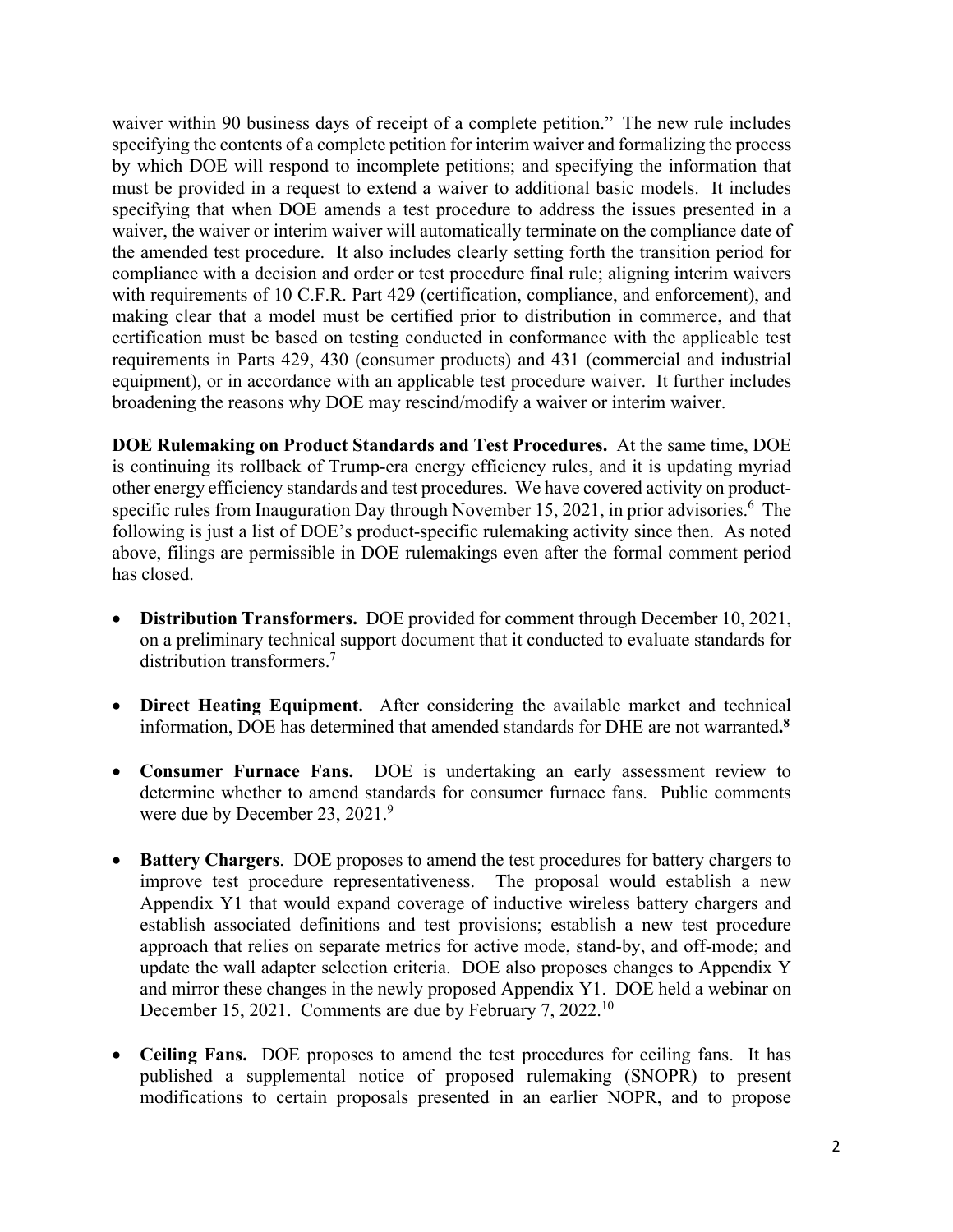additional amendments. In the SNOPR, DOE proposes to include a definition for ''circulating air'' for the purpose of the ceiling fan definition; include ceiling fans greater than 24 feet in the scope; include certain belt-driven ceiling fans within scope; include a standby metric for large-diameter ceiling fans; and amend the low speed definition. It also proposes to permit an alternate set-up to collect air velocity test data; amend certain set-up and operation specifications; amend the blade thickness measurement requirement; and update product-specific rounding and enforcement provisions. DOE held a webinar on January 11, 2022. Comments are due by February  $7, 2022.<sup>11</sup>$ 

- **Commercial Air Conditioning and Heating Equipment.** DOE proposes to amend the test procedures for air-cooled, three-phase, small commercial package air conditioning and heating equipment with a cooling capacity of less than 65,000 British thermal units (Btu/h) per hour and air-cooled, three-phase, variable refrigerant flow air conditioners and heat pumps with a cooling capacity of less than 65,000 Btu/h to incorporate by reference the latest version of the relevant industry test standard. DOE also proposes to adopt the seasonal energy efficiency ratio 2 (SEER2) and heating seasonal performance factor 2 (HSPF2) metrics specified by that industry test standard in the DOE test procedures for the three-phase equipment that is the subject of this NOPR. Additionally, DOE proposes to amend certain provisions for representations and enforcement to harmonize with single-phase products. DOE held a webinar on January 10, 2022. Comments are due by February 7, 2022.<sup>12</sup>
- **VRF Multi-Split Systems.** DOE proposes to amend the test procedure for variable refrigerant flow multi-split air conditioners and heat pumps (VRF multi-split systems) to incorporate by reference the latest version of the industry test standard. DOE also proposes to adopt the integrated energy efficiency ratio metric in its test procedures for VRF multi-split systems. Additionally, it proposes to adopt provisions in the updated industry test procedure relevant to certification and enforcement, including a controls verification procedure. DOE will hold a webinar on January 20, 2022. Comments are due by February 8,  $2022.<sup>13</sup>$
- **General Service Lamps.** DOE proposes to codify the 45 lumens per watt (lm/W) backstop requirement for general service lamps (GSLs) that Congress prescribed in EPCA. DOE says it is doing so because it failed to complete a rulemaking regarding GSLs in accordance with statutory criteria. This proposal represents a departure from DOE's previous determination published in 2019 that the backstop requirement was not triggered. Comments are due by January  $27, 2022$ <sup>14</sup>
- **Cooking Products**. DOE is extending the public comment period for a November 4, 2021, NOPR on a new test procedure for conventional cooking tops. It is also publishing a notice of data availability (NODA) on the proposed test procedure. Comments on the NOPR and NODA are due by February 17, 2022.<sup>15</sup>
- **Electric Motors.** DOE proposes to amend the existing scope of the DOE test procedures for electric motors consistent with related industry changes for nomenclature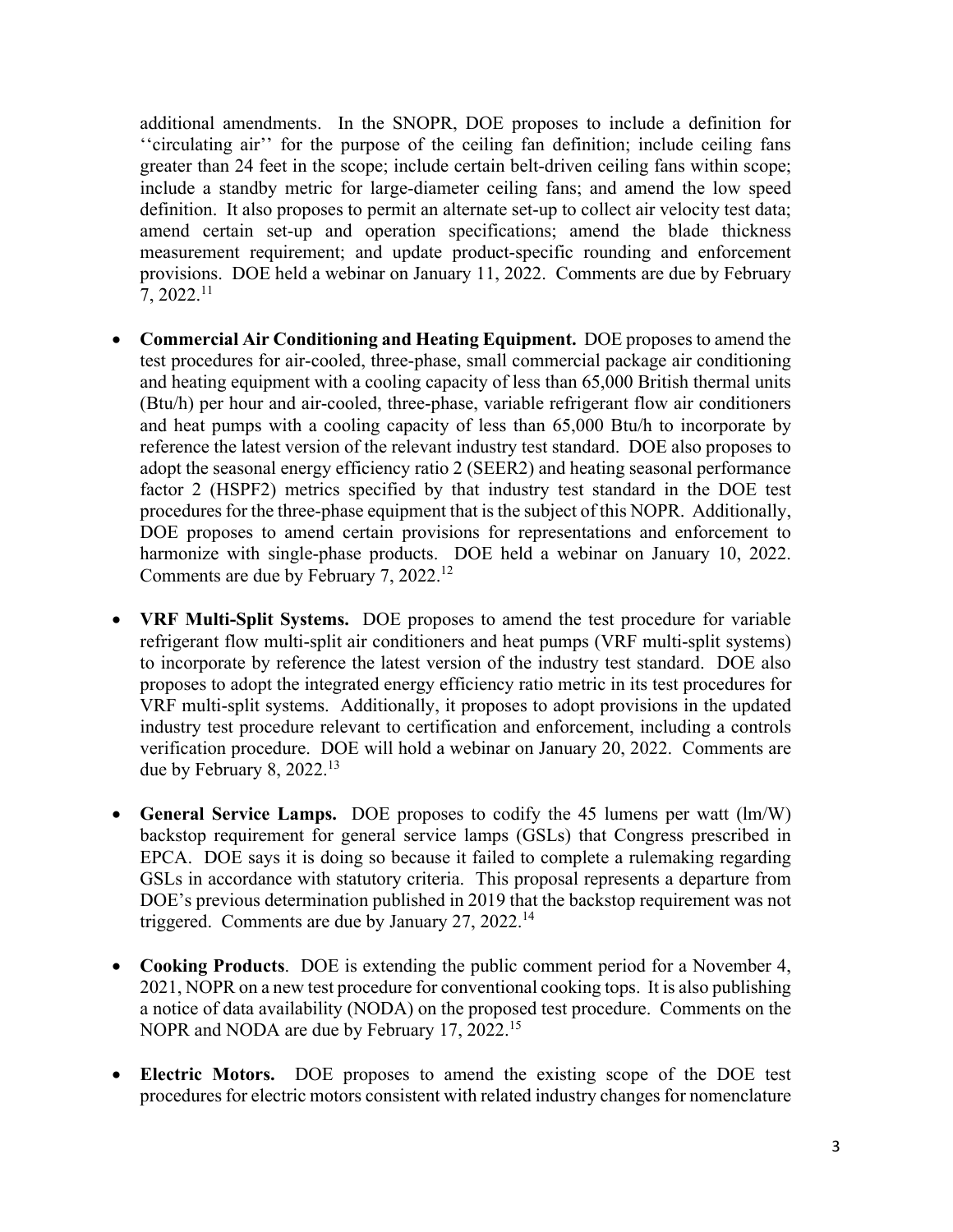and test procedure developments; add test procedures, metric, and supporting definitions for additional electric motors covered under the proposed scope; and update references to industry standards to reference current versions. It proposes to adopt industry provisions related to the prescribed test conditions to further ensure the comparability of test. It proposes to update certain testing instructions. It also proposes to amend the provisions pertaining to certification testing and determination of represented values for electric motors other than dedicated-purpose pool pump motors; apply these provisions to the additional electric motors proposed for inclusion in the scope of the test procedure; and move both provisions consistent with the location of other certification requirements for other covered products and equipment. Finally, DOE proposes to add provisions pertaining to certification testing and determination of represented values for dedicatedpurpose pool pump motors. DOE will hold a webinar on January 25, 2022. Comments are due by February 15, 2022.<sup>16</sup>

- **Showerheads.** DOE has dropped a 2020 definition of "showerhead" and reinstated a 2013 definition that it believes is more consistent with the purposes of EPCA. It has removed a 2020 definition of "body spray;" and has maintained the 2020 definition of "safety shower showerhead." The effective date of the rule is January 19, 2022.<sup>17</sup>
- **Commercial Clothes Washers.** DOE has initially determined that amended standards for commercial clothes washers do not need to be amended. DOE will hold a webinar on February 8, 2022. Comments are due by February 18, 2022.<sup>18</sup>
- **Circulator Pumps.** DOE proposes to establish definitions, a test procedure, sampling and rating requirements, and enforcement provisions for circulator pumps. The proposed definitions and test procedures are based on the recommendations of the Circulator Pump Working Group. DOE will hold a webinar on February 2, 2022. Comments are due by February 18, 2022.<sup>19</sup>
- **Automatic Commercial Ice Makers.** DOE proposes to amend the test procedure for automatic commercial ice makers (ACIM) to update incorporated references to the latest version of the industry standards; establish relative humidity and water hardness test conditions; provide additional detail regarding certain test conditions, settings, setup requirements, and calculations; include a voluntary measurement of potable water use; clarify certification and reporting requirements; and add enforcement provisions. It also proposes to provide additional detail to the DOE test procedure to improve the representativeness and repeatability of the current ACIM test procedure. DOE will hold a webinar on January 24, 2022. Comments are due by February 22, 2022.<sup>20</sup>
- **Dishwashers.** DOE proposes to amend the current test procedures appendix for dishwashers, adopt a new test procedure appendix, incorporate by reference newly published Association of Home Appliance Manufacturers (AHAM') standards— AHAM DW–1– 2020 and DW–2–2020—and apply certain provisions of the industry standards to the test procedures appendices. The proposed amendments would establish requirements for water hardness, relative humidity, and loading pattern; update requirements for ambient temperature, detergent dosage, and standby power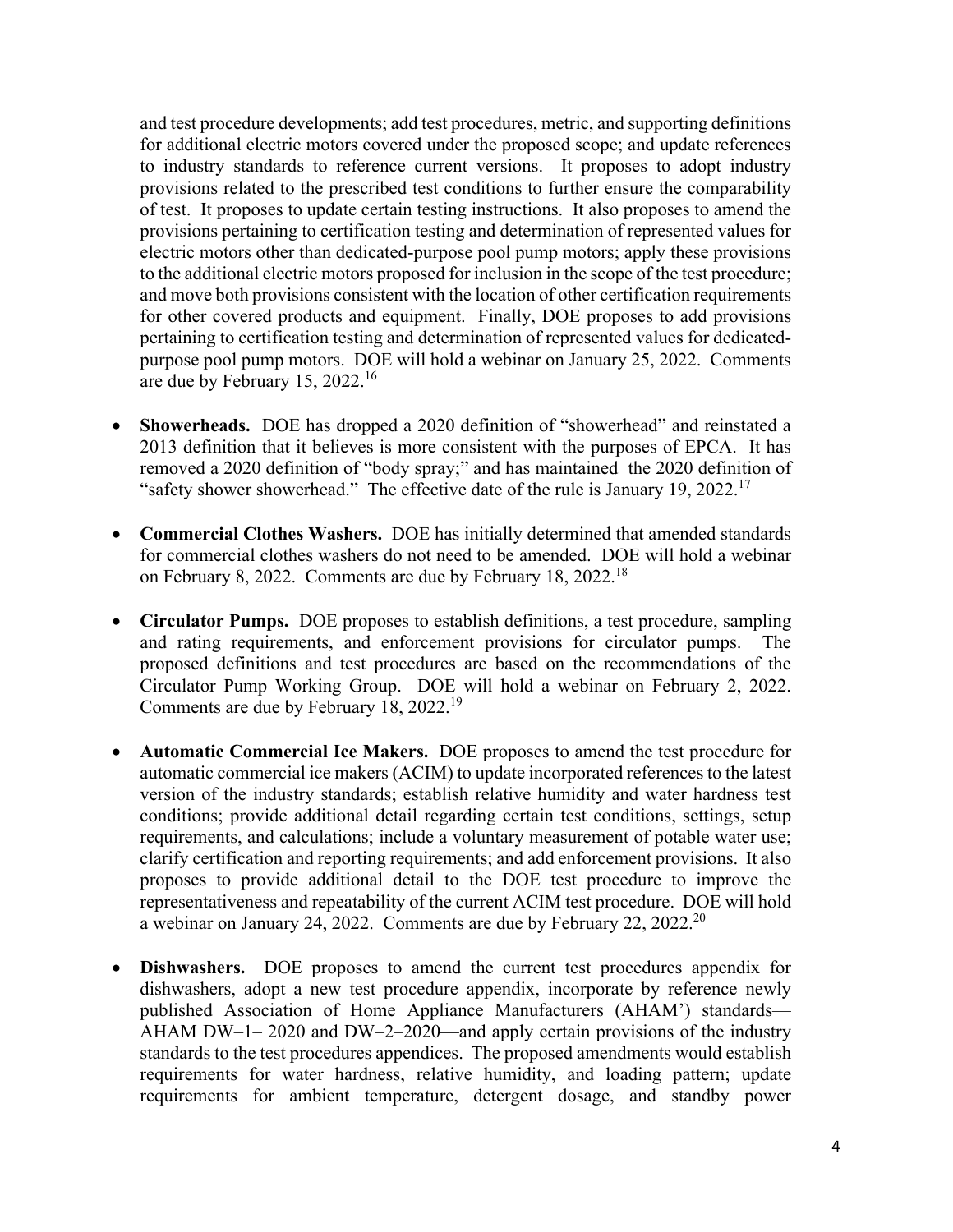measurement; include testing approaches from recently published waivers for dishwashers; and include provisions for a minimum cleaning index threshold to validate the selected test cycle. The proposed new test procedure appendix would additionally include updated annual number of cycles and low-power mode hours for the calculation of energy consumption. DOE will hold a webinar on February 3, 2022. Comments are due by February 22, 2022.<sup>21</sup>

- **Direct Expansion-Dedicated Outdoor Air Systems.** DOE proposes to establish a test procedure for direct-expansion dedicated outdoor systems (DX– DOASes). This document presents an updated proposal based on stakeholder feedback received in response to a 2021 NOPR. DOE is revising its proposals regarding the terminology used to describe the equipment at issue and to provide additional direction for testing equipment with special components. Comments are due by January 24, 2022.<sup>22</sup>
- **Residential Furnaces and Commercial Water Heaters.** DOE has issued an interpretive rule to reinstate a prior interpretation under which, in the context of residential furnaces, commercial water heaters, and similarly-situated products or equipment, the heat exchanger technology (and associated venting) used to supply heated air or hot water is not a performance-related ''feature'' that provides a distinct consumer utility under EPCA. The final interpretive rule became effective December  $29, 2021.<sup>23</sup>$
- **Water Heaters.** DOE proposes to amend the test procedure for consumer water heaters and residential-duty commercial water heaters to update the procedure to the latest versions of the industry standards that are incorporated by reference and to consider procedures that are included in a draft industry standard, which is not currently incorporated by reference. Perhaps most importantly, DOE also proposes to interpret the statutory definition of consumer water heater to cover larger capacity heat pump type units as commercial equipment and proposes several new definitions for water heaters that cannot be appropriately tested with the current DOE test procedure, along with test methods to test these products. DOE will hold a webinar on January 25, 2022. Comments are due by March 14, 2022.<sup>24</sup>
- **Manufactured Housing.** DOE has issued a Draft Environmental Impact Statement relating to proposed amended standards for manufactured housing. Comments on how the Draft EIS should inform DOE's standards for manufactured housing are due by February 28, 2022.<sup>25</sup>
- **Residential Dishwashers, Residential Clothes Washers and Consumers Clothes Dryers.** DOE has issued a final rule revoking product classes adopted in 2020 for residential dishwashers with a cycle time for the normal cycle of 60 minutes or less, toploading residential clothes washers and certain classes of consumer clothes dryers with a cycle time of less than 30 minutes, and front-loading residential clothes washers with a cycle time of less than 45 minutes (short-cycle product classes). DOE says the 2020 product class rules resulted in amended standards for these classes, without determining whether relevant statutory criteria for amending standards were met. DOE's new final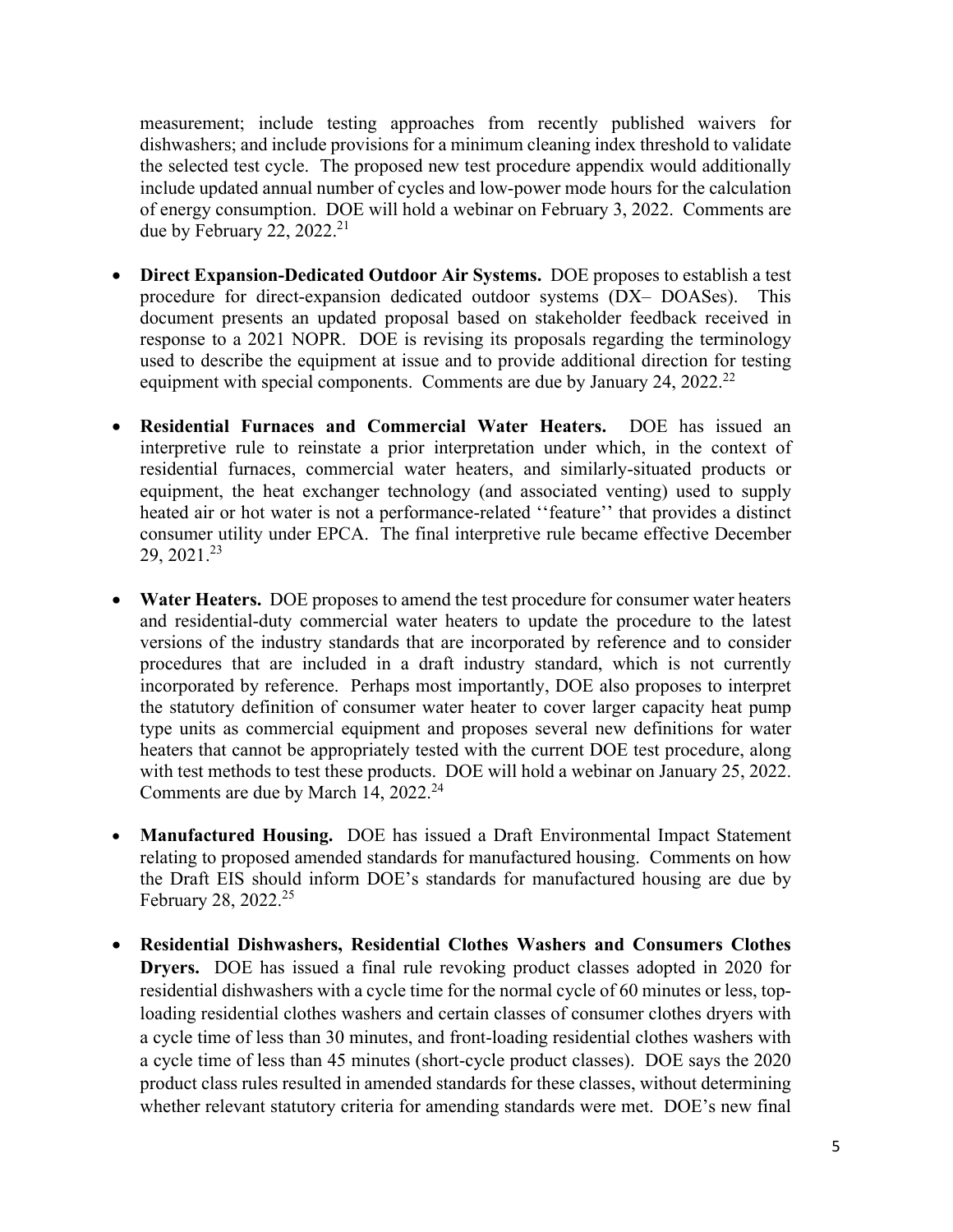rule reinstates the prior product classes and applicable standards for these products. The effective date of the rule is 30 days after publication in the Federal Register.<sup>26</sup>

- **Dedicated Purpose Pool Pumps.** DOE has issued two RFIs on dedicated purpose pool pumps (DPPPs). One RFI is to help determine whether to amend standards for DPPPs. DOE is seeking information on whether amended standards would result in significant energy savings and whether such standards would be technologically feasible and economically justified.<sup>27</sup> A second RFI is on whether to amend test procedures for DPPPs. DOE is seeking information on the scope of coverage, updated industry test procedures, and the definition of a basic model.28 Comments for both RFIs are due by 30 days after publication in the Federal Register.
- **Single Package Vertical Air Conditioners and Single Package Vertical Heat Pumps.** DOE proposes to amend its test procedures for single package vertical air conditioners and single package vertical heat pumps. It proposes to incorporate by reference the most recent version of the relevant industry test standard, AHRI 390-2021, and to amend certain provisions for representations for the subject equipment. DOE is also proposing definitions for "single-phase single package vertical air conditioners with cooling capacity less than 65,000 Btu/h" and for "single-phase single package vertical heat pumps with cooling capacity less than 65,000 Btu/h." DOE will hold a webinar on February 9, 2022. Comments are due by March 15, 2022.<sup>29</sup>
- **Miscellaneous Refrigeration Products.** DOE has announced that it will hold a webinar and accept comments on its preliminary analysis it has conducted to evaluate potential standards for miscellaneous refrigeration products (MREFs). The webinar will be on February 17, 2022. Comments are due by 60 days after publication in the Federal Register. $30$

**Conclusion.** EPCA provides a stringent program of energy efficiency rules, including rulemakings for periodic updating of standards and test procedures. Rulemakings have dramatically accelerated under the Biden Administration—reflecting the Administration's ambitious environmental goals—and there is much more to come for a host of consumer products and commercial equipment. The program is backed by steep civil penalties for violations (increased this month through an inflation adjustment to \$503 per violation). And damage claims in class actions can dwarf even large penalties. The voluntary Energy Star program tends to adopt more stringent criteria based on amended DOE standards; and efficiency programs throughout the world tend to key off of DOE rules. Considering the high stakes involved, interested parties should take advantage of opportunities to participate in DOE rulemaking proceedings.

\* \* \* \*

For more information on this subject or Harris, Wiltshire & Grannis LLP's energy practice, please contact Scott Blake Harris, Stephanie Weiner, or John A. Hodges.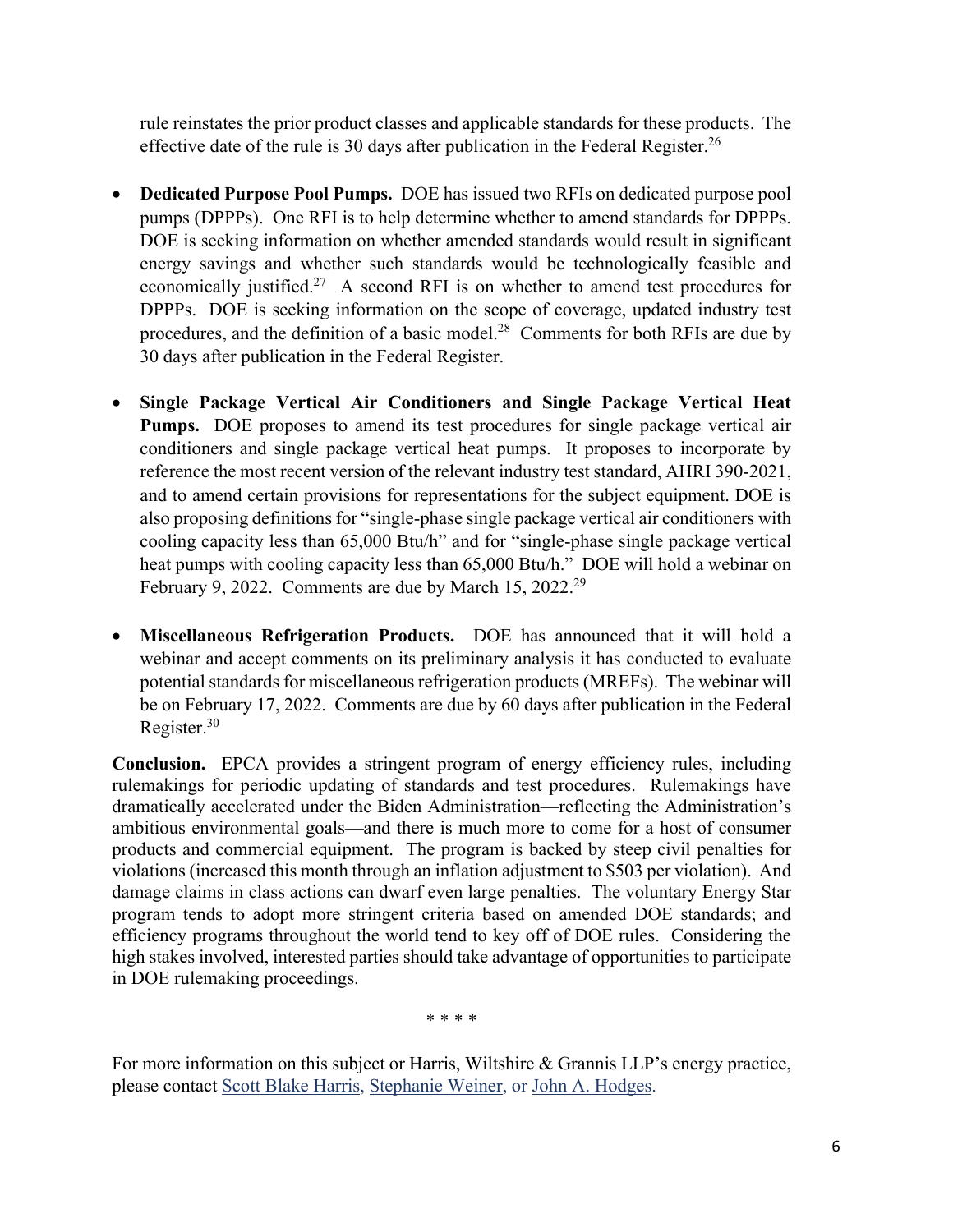*This advisory is not intended to convey legal advice. It is circulated publicly as a convenience* and *does* not reflect or create an attorney-client relationship.

2 Anna Phillips, *A Push to Flip Switch on Energy Efficiency,* Washington Post, Jan. 10, 2022, at A1.

- 3 DOE, Office of Energy Efficiency and Renewable Energy, Procedures, Interpretations, and Policies for Consideration in New or Revised Energy Conservation Standards and Test Procedures for Consumer Products and Commercial/Industrial Equipment, Final Rule, 86 Fed. Reg. 70892 (Dec. 13, 2021). For a detailed analysis of the 2021 amended Process Rule, *see* Scott Blake Harris, John A. Hodges, and Stephanie S. Weiner, *DOE Amends Energy Efficiency Process Rule* (Dec. 13, 2021), https://www.hwglaw.com/wp-content/uploads/2021/12/DOE-Amends-Energy-Efficiency-Process-Rule-12-13-2021.pdf
- 4 EPCA, 42 U.S.C.A. § 6291 *et seq.*
- 5 DOE, Office of Energy Efficiency and Renewable Energy, Test Procedure Interim Waiver Process, Final Rule, 86 Fed. Reg. 70945 (Dec. 14, 2021). DOE's regulations for waivers are at 10 C.F.R. §§ 430.27 (consumer products), 431.401 (commercial and industrial equipment). For a detailed analysis of the 2021 amendments on interim waivers, *see* Scott Blake Harris, John A. Hodges, and Stephanie S. Weiner, *DOE Amends Energy Efficiency Interim Waiver Rule* (Dec. 14, 2021), https://www.hwglaw.com/wpcontent/uploads/2021/12/DOE-Amends-Energy-Efficiency-Advisory-December-14-2021.pdf.
- 6 *See* Scott Blake Harris, John A. Hodges, and Stephanie S. Weiner, *DOE Continues Rollback of Trump-Era Rules; Updates Other Energy Efficiency Rules* (Aug. 19, 2021), http://www.hwglaw.com/wpcontent/uploads/2021/08/HWG-Energy-Update-August-2021.pdf; Scott Blake Harris, John A. Hodges, and Stephanie S. Weiner, *DOE Continues Sprint to Update Energy Efficiency Rules* (Sept. 13, 2021), https://www.hwglaw.com/wp-content/uploads/2021/09/HWG-Energy-Efficiency-Update-September-13-2021.pdf; Scott Blake Harris, John A. Hodges, and Stephanie S. Weiner, *Energy Efficiency Initiatives Dramatically Escalate Here and Abroad* (Nov. 15, 2021), https://www.hwglaw.com/wpcontent/uploads/2021/11/HWG-Energy-Advisory-November-2021-.pdf.
- <sup>7</sup> DOE, Office of Energy Efficiency and Renewable Energy, Energy Conservation Standards for Distribution Transformers, Webinar and Availability of the Preliminary Technical Support Document, Reopening of public comment period, 86 Fed. Reg. 63318 (Nov. 16, 2021).
- <sup>8</sup> DOE, Office of Energy Efficiency and Renewable Energy, Energy Conservation Standards for Direct Heating Equipment, Final determination, *id.* 66403 (Nov. 23, 2021).
- <sup>9</sup> DOE, Office of Energy Efficiency and Renewable Energy, Energy Conservation Standards for Consumer Products; Early Assessment Review; Consumer Furnace Fans, Request for information (RFI), *id.* 66465 (Nov. 23, 2021).
- <sup>10</sup> DOE, Office of Energy Efficiency and Renewable Energy, Test Procedure for Battery Chargers, Notice of proposed rulemaking (NOPR), *id.* 66878 (Nov. 23, 2021); 87 Fed. Reg. 890 (Jan. 7, 2022) (extension of public comment period).
- <sup>11</sup> DOE, Office of Energy Efficiency and Renewable Energy, Test Procedure for Ceiling Fans, SNOPR, 86 Fed. Reg. 69544 (Dec. 7, 2021).

<sup>1</sup> Harris, Wiltshire & Grannis, *HWG Energy Efficiency Updates*, https://www.hwglaw.com/practice/energy/energy-efficiency-update/.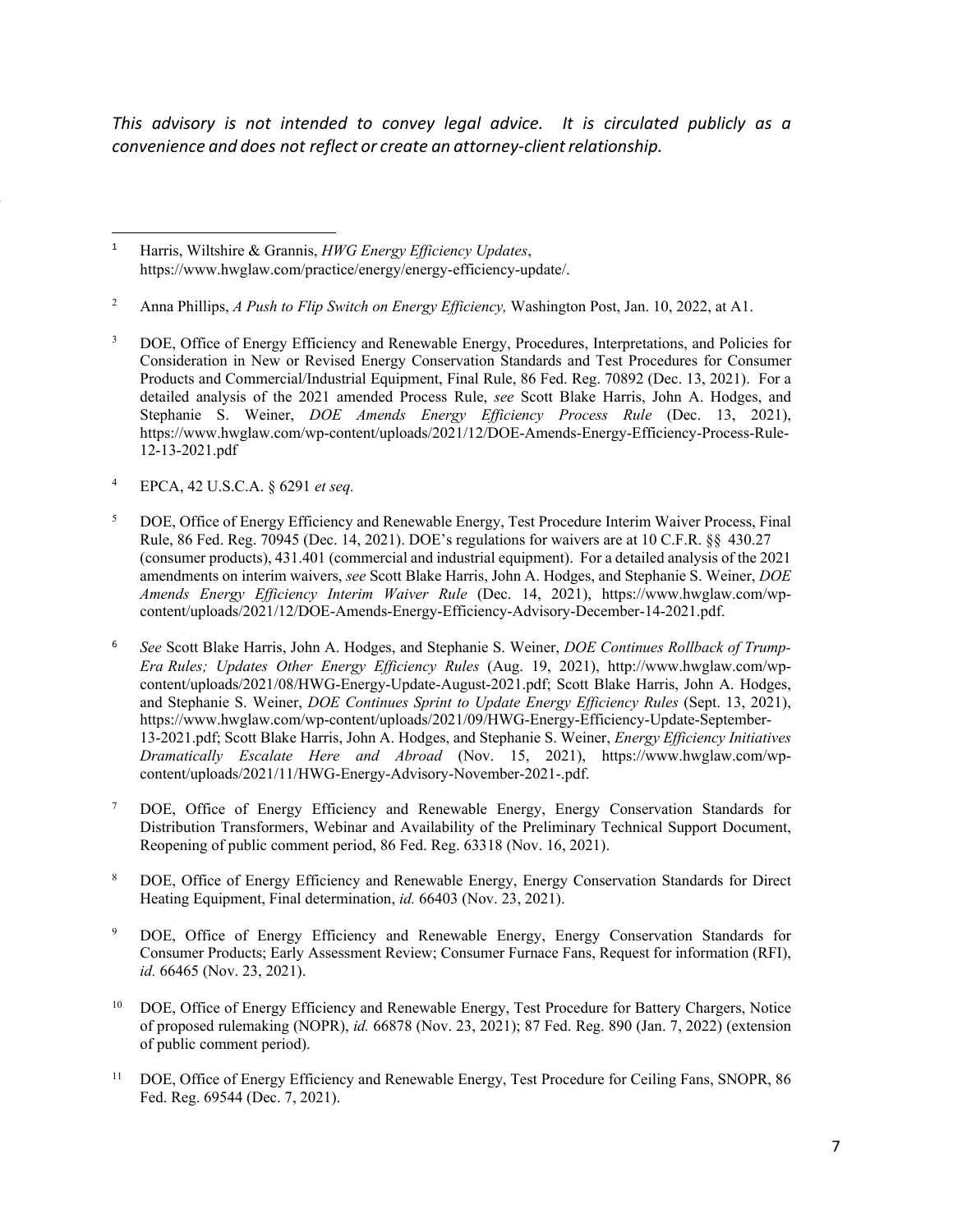- <sup>12</sup> DOE, Office of Energy Efficiency and Renewable Energy, Test Procedure for Air-Cooled, Three-Phase, Small Commercial Package Air Conditioning and Heating Equipment with a Cooling Capacity of Less than 65,000 Btu/h and Air-Cooled, Three-Phase, Variable Refrigerant Flow Air Conditioners and Heat Pumps with a Cooling Capacity of Less than 65,000 Btu/h, NOPR, *id.* 70316 (Dec. 9, 2021).
- <sup>13</sup> DOE, Office of Energy Efficiency and Renewable Energy, Test Procedure for VRF Multi-Split Systems, NOPR, *id.* 70644 (Dec. 10, 2021).
- <sup>14</sup> DOE, Office of Energy Efficiency and Renewable Energy, Backstop Requirement for General Service Lamps, NOPR, *id.* 70755 (Dec. 13, 2021).
- 15 DOE, Office of Energy Efficiency and Renewable Energy, Test Procedures for Cooking Products, NOPR, extension of public comment period and notification of data availability (NODA), *id.* 71406 (Dec. 16, 2021);pre-publication extension of public comment period, https://publicinspection.federalregister.gov/2022-00725.pdf.
- 16 DOE, Office of Energy Efficiency and Renewable Energy, Test Procedure for Electric Motors, NOPR, *id.* 71710 (Dec. 17, 2021).
- 17 DOE, Office of Energy Efficiency and Renewable Energy, Definition of Showerhead, Final rule, *id.* 71797 (Dec. 20, 2021).
- 18 DOE, Office of Energy Efficiency and Renewable Energy, Energy Conservation Standards for Commercial Clothes Washers, Notice of proposed determination, *id.* 71840 (Dec.20, 2021).
- <sup>19</sup> DOE, Office of Energy Efficiency and Renewable Energy, Test Procedure for Circulator Pumps, NOPR, *id.* 72096 (Dec. 20, 2021).
- <sup>20</sup> DOE, Office of Energy Efficiency and Renewable Energy, Test Procedure for Automatic Commercial Ice Makers, NOPR, *id.* 72322 (Dec. 21, 2021).
- 21 DOE, Office of Energy Efficiency and Renewable Energy, Test Procedure for Dishwashers, NOPR*, id.* 72738 (Dec. 22, 2021).
- <sup>22</sup> DOE, Office of Energy Efficiency and Renewable Energy, Test Procedure for Direct Expansion-Dedicated Outdoor Air Systems, SNOPR, *id.* 72874 (Dec. 23, 2021).
- <sup>23</sup> DOE, Office of Energy Efficiency and Renewable Energy, Energy Conservation Standards for Residential Furnaces and Commercial Water Heaters, Notification of final interpretive rule, *id.* 73947 (Dec. 29, 2021).
- <sup>24</sup> DOE, Office of Energy Efficiency and Renewable Energy, Test Procedure for Consumer Water Heaters and Residential-Duty Commercial Water Heaters, NOPR, 87 Fed. Reg. 1554 (Jan. 11, 2022).
- <sup>25</sup> DOE, Office of Energy Efficiency and Renewable Energy, Energy Conservation Standards for Manufactured Housing, Notice and reopening of public comment, *id.* 2359 (Jan. 14, 2022).
- <sup>26</sup> DOE, Office of Energy Efficiency and Renewable Energy, Product Classes for Residential Dishwashers, Residential Clothes Washers, and Consumer Clothes Dryers, Final rule (pre-publication), https://www.energy.gov/sites/default/files/2022-01/short-cycle-product-class-fr.pdf.
- <sup>27</sup> DOE, Office of Energy Efficiency and Renewable Energy, Energy Conservation Standards for Dedicated-Purpose Pool Pumps, RFI (pre-publication), https://www.energy.gov/sites/default/files/2022-01/dpppstd-rfi.pdf.